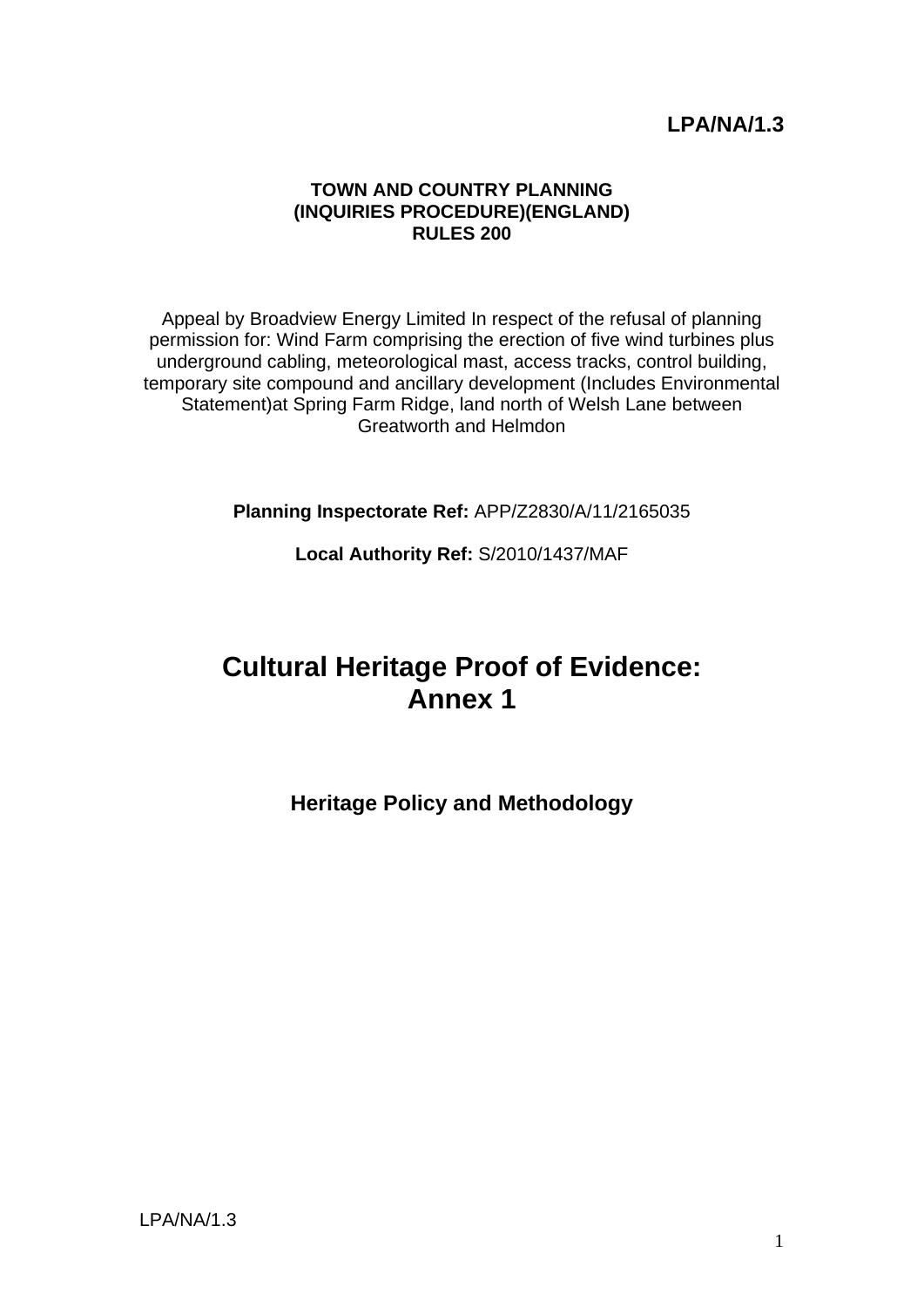1.3.1. This section highlights the relevant heritage policy and national guidance, advice and methodology which was used to form the judgement that the proposed development would cause harm to heritage assets and the historic environment

#### 1.3.2. Planning (Listed Buildings and Conservation Areas Act 1990

- 1.3.3. The 1990 Act contains the primary legislation relating to the determination of planning applications relating to the historic environment.
- 1.3.4. I draw attention to Sections 16(2) and 66(1) which makes clear that impact on setting is an important consideration for decision-makers and should be taken into account when determining applications.
- 1.3.5. Section 72 reiterates this in relation to the setting of Conservation Areas

#### 1.3.6. National Planning Policy Framework

- 1.3.7. The National Planning Policy Framework replaced Planning Policy Statements and Planning Policy Guidance in March 2012. Chapter 12 of the NPPF contains policy guidance relating to the historic environment.
- 1.3.8. Paragraph 129 of the NPPF advises local planning authorities to identify and assess the particular significance of any heritage asset that may be affected by development proposals, including development affecting the setting of heritage assets.
- 1.3.9. Paragraph 132 makes clear that the significance of a heritage asset can be harmed or lost through development within its setting, and that any harm or loss requires clear and convincing justification.
- 1.3.10. Paragraph 134 makes clear that where development proposals will lead to harm or loss to a designated heritage asset that is less than substantial, the harm should be weighed against the public benefit of the proposal.

#### 1.3.11. English Heritage Conservation Principles

1.3.12. This document sets out a framework for the sustainable management of the historic environment in England. It was developed in order to strengthen the credibility and consistency of decisions relating to development and change to the historic environment and takes account